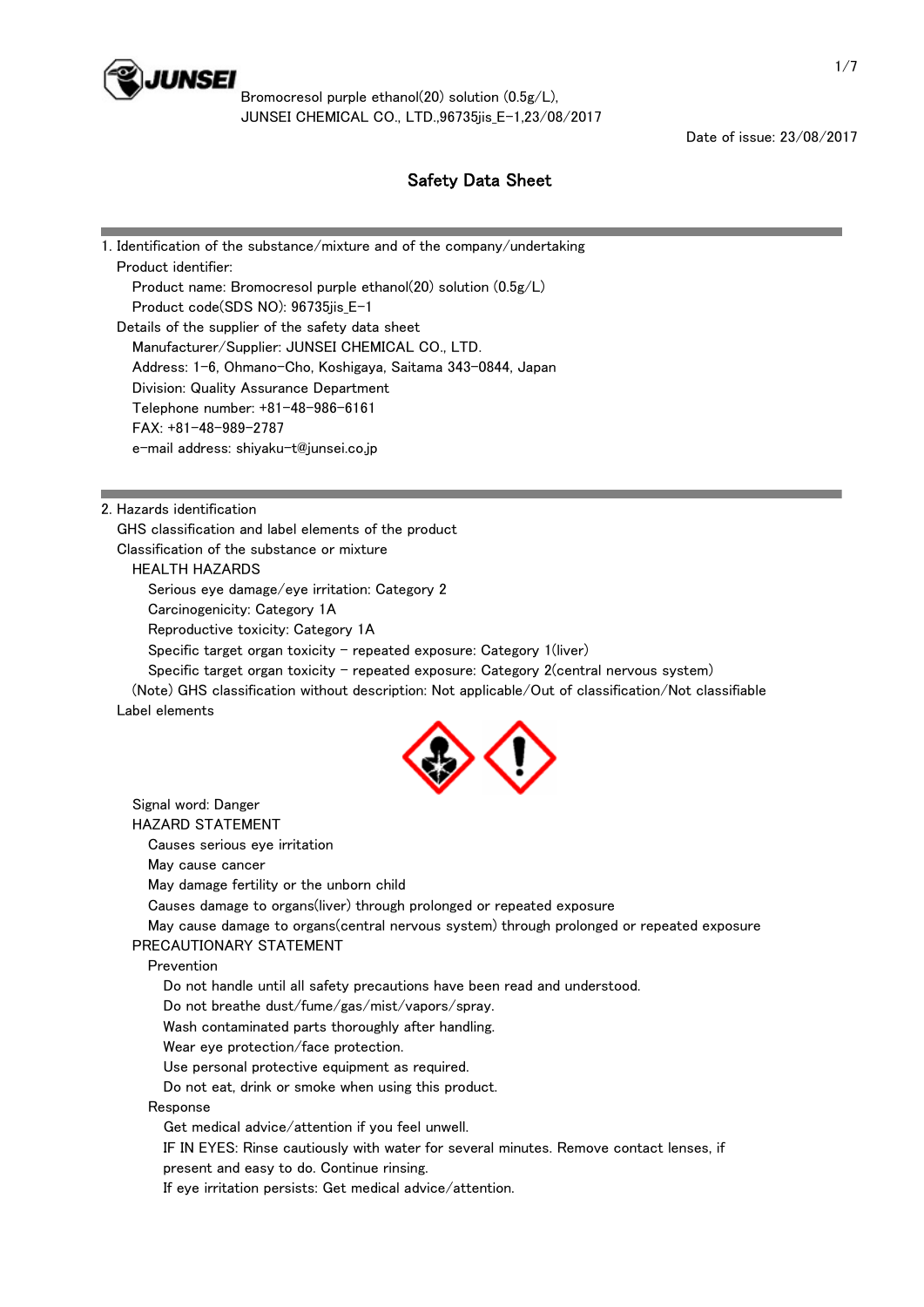

Storage

 Store locked up. Disposal

Dispose of contents/container in accordance with local/national regulation.

3. Composition/information on ingredients

Mixture/Substance selection:

Mixture

 Ingredient name:Bromocresol purple Content(%):ca. 0.05 (w/v) Chemical formula:C21H16Br2O5S Chemicals No, Japan:5-533 CAS No.:115-40-2 MW:540.22 ECNO:204-087-8

 Ingredient name:Ethyl alcohol Content(%): $15 \sim 16$  (w/v) Chemical formula:C2H5OH Chemicals No, Japan:2-202 CAS No.:64-17-5 MW:46.07 ECNO:200-578-6

 Ingredient name:Water Content(%):Residual quantity of the ingredient mentioned above. Chemical formula:H2O CAS No.:7732-18-5 MW:18.02 ECNO:231-791-2 Note : The figures shown above are not the specifications of the product.

## 4. First-aid measures

Descriptions of first-aid measures

 General measures Get medical attention/advice if you feel unwell.

IF INHALED

 Remove person to fresh air and keep comfortable for breathing. Call a POISON CENTER or doctor/physician if you feel unwell.

IF ON SKIN(or hair)

Take off immediately all contaminated clothing. Rinse skin with water/shower.

If skin irritation or rash occurs: Get medical advice/attention.

IF IN EYES

 Rinse cautiously with water for several minutes. Remove contact lenses, if present and easy to do. Continue rinsing.

If eye irritation persists: Get medical advice/attention.

IF SWALLOWED

Rinse mouth.

Call a POISON CENTER or doctor/physician if you feel unwell.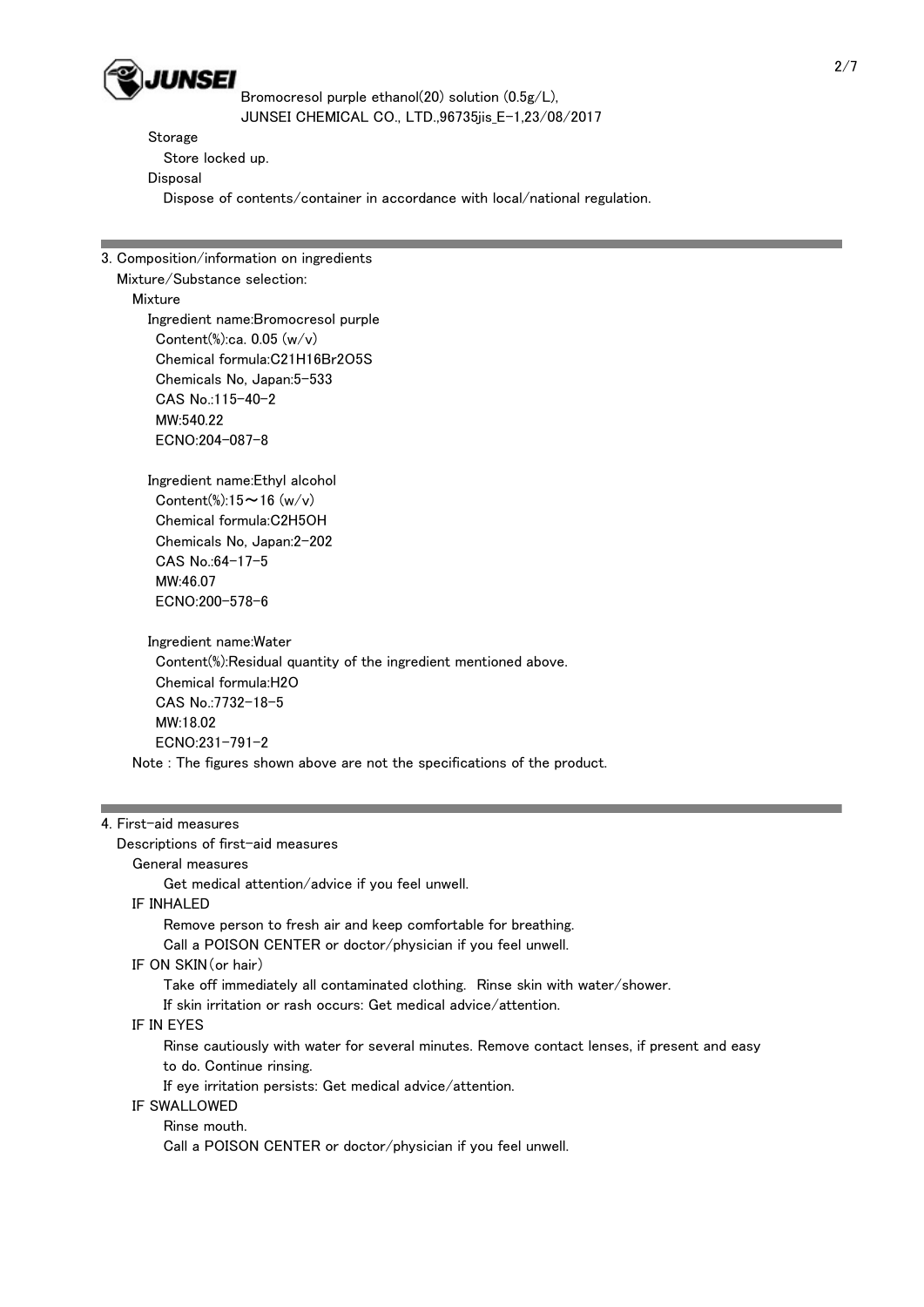

 $\bullet$  JUNSEI<br>Bromocresol purple ethanol(20) solution (0.5g/L),<br> $\bullet$  Bromocresol purple ethanol(20) solution (0.5g/L), JUNSEI CHEMICAL CO., LTD.,96735jis\_E-1,23/08/2017

| 5. Fire-fighting measures<br>Extinguishing media<br>Suitable extinguishing media<br>Use appropriate extinguishing media suitable for surrounding facilities. |
|--------------------------------------------------------------------------------------------------------------------------------------------------------------|
|                                                                                                                                                              |
|                                                                                                                                                              |
|                                                                                                                                                              |
|                                                                                                                                                              |
| Specific hazards arising from the substance or mixture                                                                                                       |
| Containers may explode when heated.                                                                                                                          |
| Fire may produce irritating, corrosive and/or toxic gases.                                                                                                   |
| Runoff from fire control or dilution water may cause pollution.                                                                                              |
| Advice for firefighters                                                                                                                                      |
| Specific fire-fighting measures                                                                                                                              |
| Evacuate non-essential personnel to safe area.                                                                                                               |
| Special protective equipment and precautions for fire-fighters                                                                                               |
| Wear fire/flame resistant/retardant clothing.                                                                                                                |
| Wear protective gloves/protective clothing/eye protection/face protection.                                                                                   |
| Firefighters should wear self-contained breathing apparatus with full face peace operated                                                                    |
| positive pressure mode.                                                                                                                                      |
|                                                                                                                                                              |
|                                                                                                                                                              |
| 6. Accidental release measures                                                                                                                               |
| Personnel precautions, protective equipment and emergency procedures                                                                                         |
| Ventilate area after material pick up is complete.                                                                                                           |
| Wear proper protective equipment.                                                                                                                            |
| Environmental precautions<br>Avoid release to the rivers, lakes, ocean and groundwater.                                                                      |
| Methods and materials for containment and cleaning up                                                                                                        |
| Absorb spill with inert material (dry sand, earth, et al), then place in a chemical waste container.                                                         |
| Preventive measures for secondary accident                                                                                                                   |
| Collect spillage.                                                                                                                                            |
|                                                                                                                                                              |
|                                                                                                                                                              |
|                                                                                                                                                              |
| 7. Handling and storage                                                                                                                                      |
| Precautions for safe handling                                                                                                                                |
| Preventive measures                                                                                                                                          |
| (Exposure Control for handling personnel)                                                                                                                    |
| Do not breathe dust/fume/gas/mist/vapors/spray.                                                                                                              |
| (Protective measures against fire & explosion)                                                                                                               |
| Keep away from heat/sparks/open flames/hot surfaces. - No smoking.                                                                                           |
| Exhaust/ventilator                                                                                                                                           |
| Exhaust/ventilator should be available.                                                                                                                      |
| Safety treatments                                                                                                                                            |
| Avoid contact with skin.                                                                                                                                     |
| Avoid contact with eyes.                                                                                                                                     |
| Avoid breathing dust, fume, gas, mist or vapor.                                                                                                              |
| Safety Measures/Incompatibility                                                                                                                              |
| Do not handle until all safety precautions have been read and understood.                                                                                    |
| Wear protective gloves, protective clothing or face protection.                                                                                              |
| Wear eye protection/face protection.                                                                                                                         |
| Use personal protective equipment as required.                                                                                                               |
| When using do not eat, drink or smoke.                                                                                                                       |
| Conditions for safe storage, including any incompatibilities                                                                                                 |
| Recommendation for storage                                                                                                                                   |
| Store in a well-ventilated place. Keep container tightly closed.<br>Keep cool. Protect from sunlight.                                                        |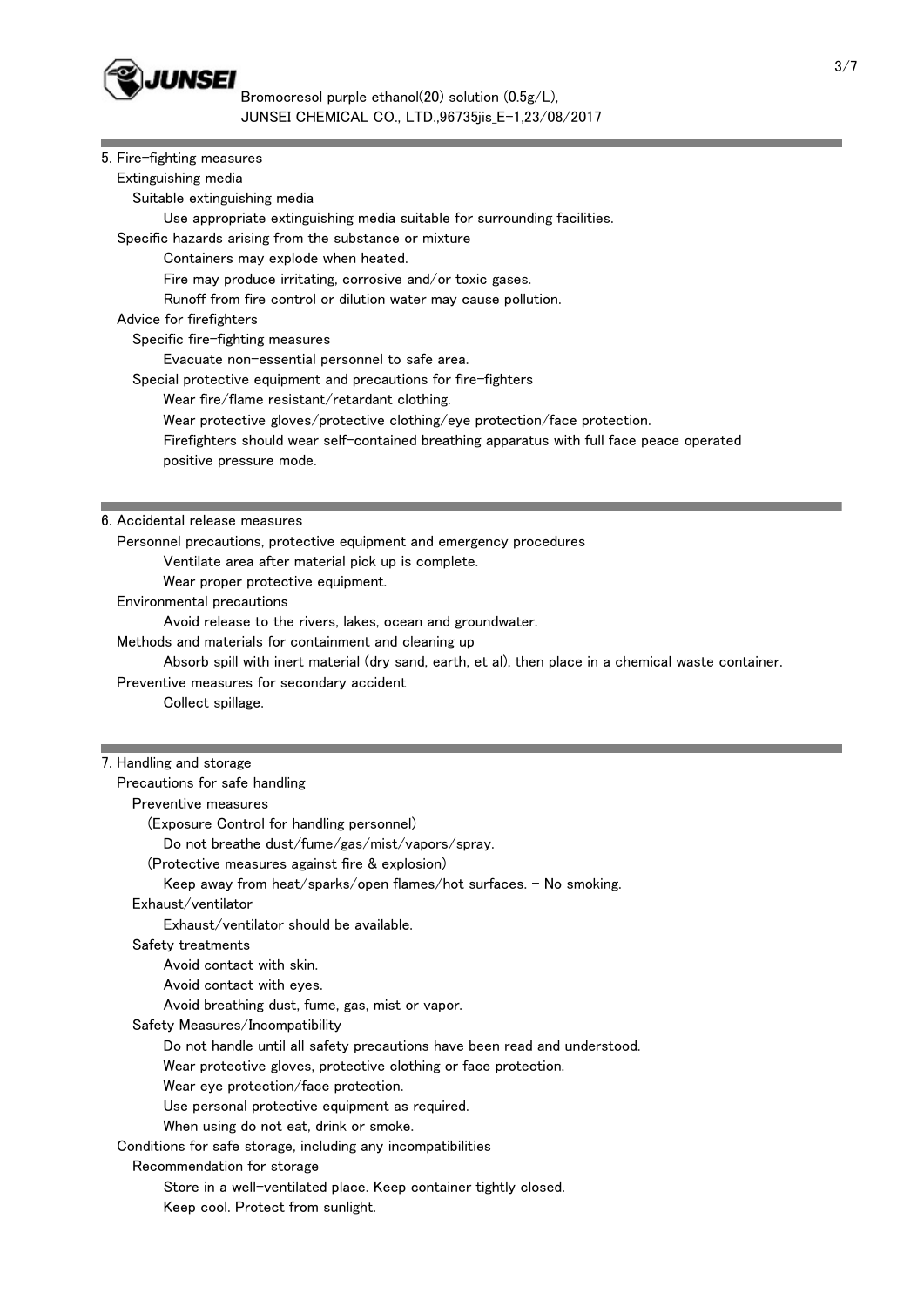

Store locked up.

| 8. Exposure controls/personal protection                                         |
|----------------------------------------------------------------------------------|
| Control parameters                                                               |
| No control value data available                                                  |
| Adopted value                                                                    |
| (Ethyl alcohol)                                                                  |
| No Adopted value data available                                                  |
| ACGIH(2008) STEL: 1000ppm (URT irr)                                              |
| OSHA-PEL                                                                         |
| (Ethyl alcohol)                                                                  |
| TWA 1000ppm, 1900mg/m3                                                           |
| Exposure controls                                                                |
| Appropriate engineering controls                                                 |
| Do not use in areas without adequate ventilation.                                |
| Eye wash station should be available.                                            |
| Washing facilities should be available.                                          |
| Individual protection measures                                                   |
| Respiratory protection                                                           |
| Wear respiratory protection.                                                     |
| Hand protection                                                                  |
| Wear protective gloves.                                                          |
| Consult with your glove and/or personnel equipment manufacturer for selection of |
| appropriate compatible materials.                                                |
| Eye protection                                                                   |
| Wear eye/face protection.                                                        |
| Safety and Health measures                                                       |
| Wash  thoroughly after handling.                                                 |
| Do not eat, drink or smoke when using this product.                              |
|                                                                                  |

### 9. Physical and Chemical Properties

 Information on basic physical and chemical properties Physical properties Appearance: Liquid Color: Orange Odor data N.A. pH data N.A. Phase change temperature Initial Boiling Point/Boiling point data N.A. Melting point/Freezing point data N.A. Decomposition temperature data N.A. Flash point data N.A. Auto-ignition temperature data N.A. Explosive properties data N.A. Vapor pressure data N.A. Vapor density data N.A. Specific gravity/Density data N.A. **Solubility**  Solubility in water: Miscible n-Octanol /water partition coefficient data N.A.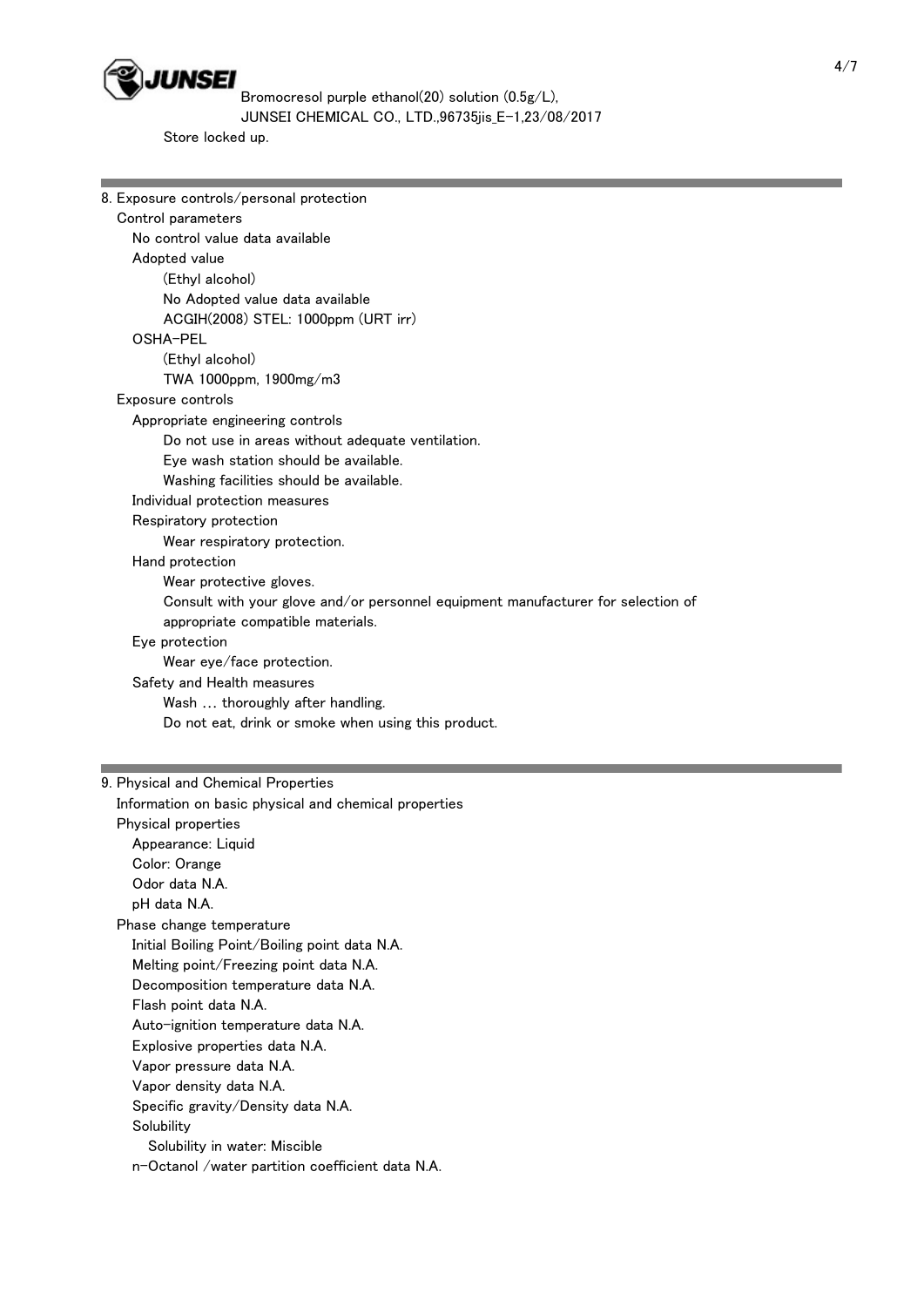

| 10. Stability and Reactivity<br>Chemical stability                                                                                    |
|---------------------------------------------------------------------------------------------------------------------------------------|
| Stable under normal storage/handling conditions.                                                                                      |
| Conditions to avoid                                                                                                                   |
| Contact with incompatible materials.                                                                                                  |
| Open flames. Heat.                                                                                                                    |
| Incompatible materials                                                                                                                |
| Strong oxidizing agents                                                                                                               |
| Hazardous decomposition products                                                                                                      |
| Carbon oxides, Sulfur oxides, ?Bromine compounds                                                                                      |
|                                                                                                                                       |
|                                                                                                                                       |
| 11. Toxicological Information                                                                                                         |
| Information on toxicological effects                                                                                                  |
| No Acute toxicity data available                                                                                                      |
| Irritant properties                                                                                                                   |
| Serious eye damage /irritation                                                                                                        |
| [GHS Cat. Japan, base data]                                                                                                           |
| (Ethyl alcohol)                                                                                                                       |
| rabbit : corneal opacity, iritis, conjunctival redness and chemosis were recovered within 7days.<br>(ECETOC TR No.48(2), 1998 et al.) |
| No Allergenic and sensitizing effects data available                                                                                  |
| No Mutagenic effects data available                                                                                                   |
| Carcinogenicity                                                                                                                       |
| [GHS Cat. Japan, base data]                                                                                                           |
| (Ethyl alcohol)                                                                                                                       |
| cat1A; ACGIH 7th, 2012; IARC, 2010                                                                                                    |
| IARC-Gr.1 : Carcinogenic to humans                                                                                                    |
| ACGIH-A3(2008) : Confirmed Animal Carcinogen with Unknown Relevance to Humans                                                         |
| Reproductive toxicity                                                                                                                 |
| [GHS Cat. Japan, base data]                                                                                                           |
| (Ethyl alcohol) cat.1A; human: PATTY 6th, 2012                                                                                        |
| No Teratogenic effects data available                                                                                                 |
| Delayed and immediate effects and also chronic effects from short- and long-term exposure                                             |
| <b>STOT</b>                                                                                                                           |
| STOT-single exposure                                                                                                                  |
| [cat.3(resp. irrit.)]                                                                                                                 |
| [Japan published data]                                                                                                                |
| (Ethyl alcohol) Respiratory tract irritation (PATTY 6th, 2012)                                                                        |
| [cat.3(drow./dizz.)]                                                                                                                  |
| [Japan published data]                                                                                                                |
| (Ethyl alcohol) Narcosis (PATTY 6th, 2012; SIDS, 2005)                                                                                |
| STOT-repeated exposure                                                                                                                |
| [cat.1]                                                                                                                               |
| [Japan published data]                                                                                                                |
| (Ethyl alcohol) liver (DFGOT vol.12, 1999)                                                                                            |
| [cat.2]                                                                                                                               |
| [Japan published data]                                                                                                                |
| (Ethyl alcohol) CNS (HSDB, Access on June 2013)                                                                                       |
| No Aspiration hazard data available                                                                                                   |
| Additional data                                                                                                                       |
| There are no data available on the preparation itself.                                                                                |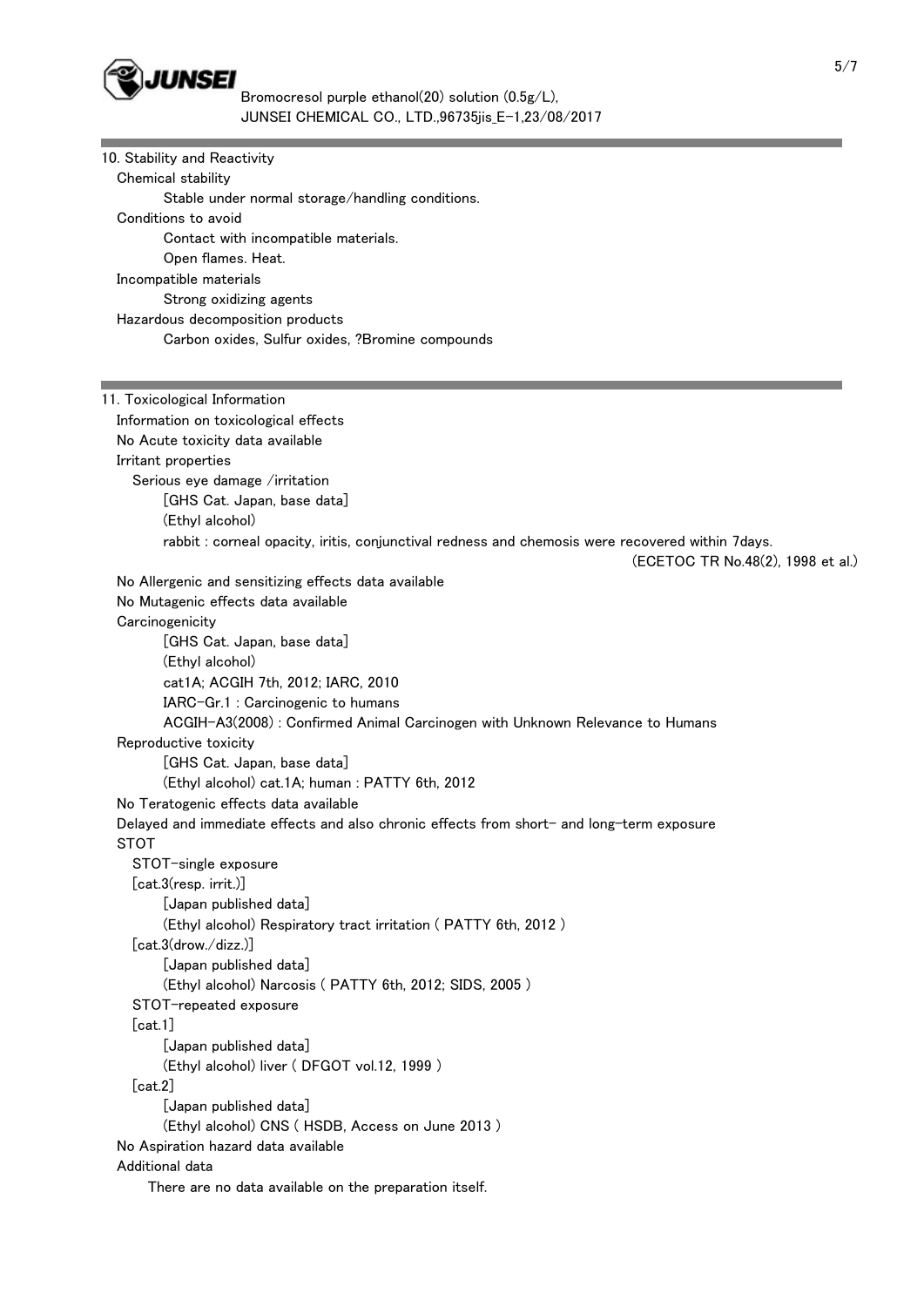

| 12. Ecological Information                                                               |
|------------------------------------------------------------------------------------------|
| Toxicity                                                                                 |
| Aquatic toxicity                                                                         |
| Aquatic acute toxicity component(s) data                                                 |
| [GHS Cat. Japan, base data]                                                              |
| (Ethyl alcohol) Algae (Chlorella) EC50=1000 mg/L/96hr (SIDS, 2005)                       |
| Aquatic chronic toxicity component(s) data                                               |
| [GHS Cat. Japan, base data]                                                              |
| (Ethyl alcohol) Crustacea (Ceriodaphnia reticulata) NOEC=9.6 mg/L/10 days (SIDS, 2005)   |
| Water solubility                                                                         |
| (Ethyl alcohol)                                                                          |
| miscible (ICSC, 2000)                                                                    |
| Persistence and degradability                                                            |
| (Ethyl alcohol)                                                                          |
| Degrade rapidly [BOD_Degradation : 89% (Registered chemicals data check & review, Japan, |
| $1993$ ]                                                                                 |
| Bioaccumulative potential                                                                |
| (Ethyl alcohol) log Pow=-0.32 (ICSC, 2000)                                               |
| Additional information                                                                   |
| There are no data available on the preparation itself.                                   |
|                                                                                          |

13. Disposal considerations

Waste treatment methods

Dispose of contents/container in accordance with local/national regulation.

14. Transport Information UN No, UN CLASS Not applicable to UN NO. Transport in bulk according to Annex II of MARPOL73/78 and IBC Code Noxious Liquid ; Cat. Z…Ethyl alcohol Non Noxious Liquid ; Cat. OS…Water

#### 15. Regulatory Information

 Safety, health and environmental regulations/legislation specific for the substance or mixture US major regulations

**TSCA** 

Ethyl alcohol; Bromocresol purple; Water

Other regulatory information

 We are not able to check up the regulatory information in regard to the substances in your country or region, therefore, we request this matter would be filled by your responsibility. Regulatory information with regard to this substance in your country or in your region should be examined by your own responsibility.

 Ensure this material in compliance with federal requirements and ensure conformity to local regulations.

## 16. Other information

 GHS classification and labelling Eye Irrit. 2: H319 Causes serious eye irritation Carc. 1A: H350 May cause cancer